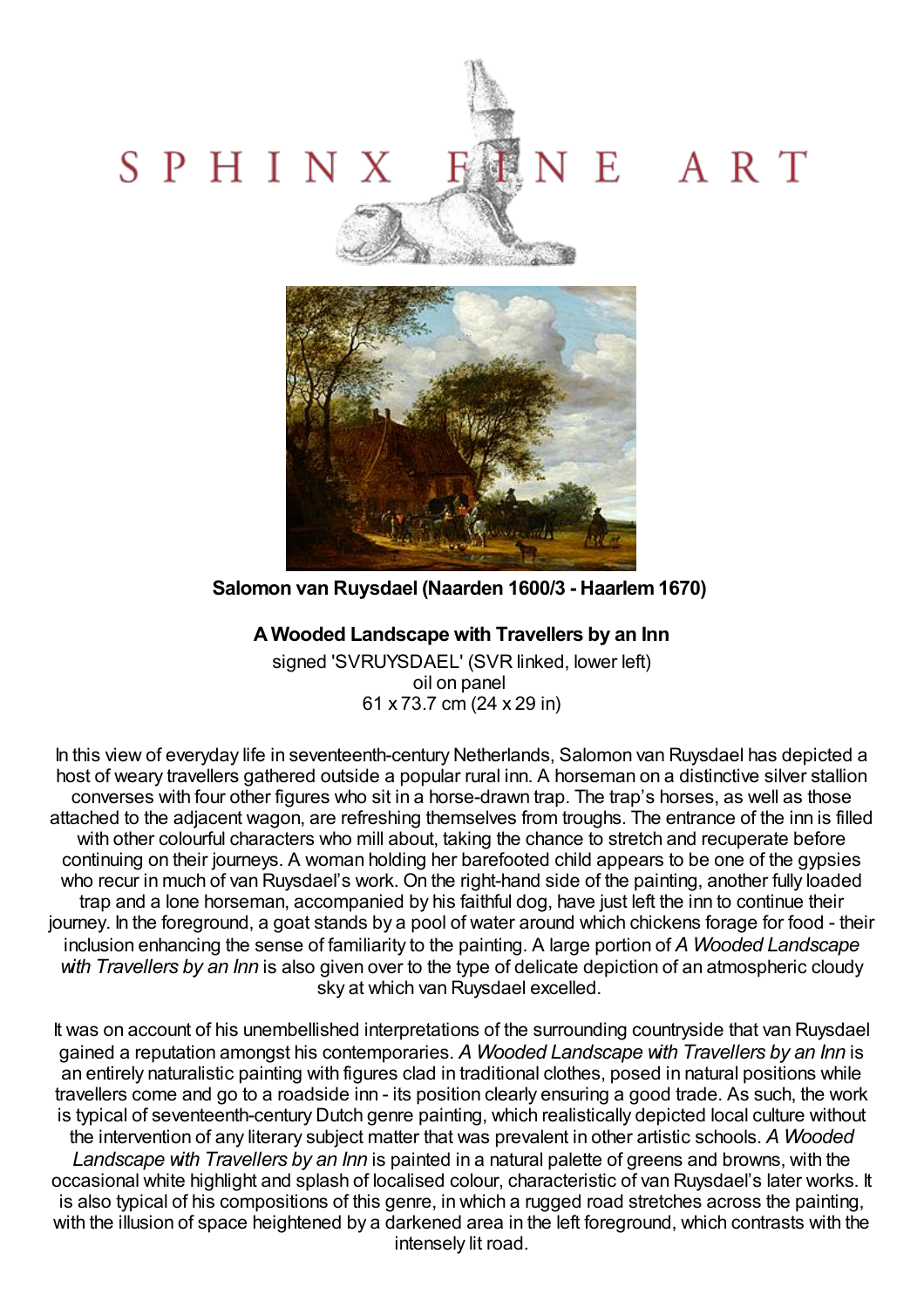The subject of a halt before an inn was one which van Ruysdael returned to repeatedly throughout his career, painting similar scenes at least thirty-eight times from 1631 to 1667, a typical example being *[Halt](http://www.wga.hu/frames-e.html?/html/r/ruysdael/salomon/2/tavern.html)* at an *Inn* of 1649.<sup>1</sup> Although the landscape in *Halt* at an *Inn* is slightly more expansive than the one in the present work, they both share many of the features of van Ruysdael's best work. Once again, in one corner of the painting, figures are taking a rest on their journey and have stopped at the inn, in order to recuperate. In both works there are a range of figures who chat to each other, wait patiently or attend to the travellers and their animals. Again farmyard animals mill about amongst the figures and in both works these corners create charming genre scenes of seventeenth-century Dutch rural life. Both works also feature a diagonal composition with a road receding into the distant landscape. The flatness of the Dutch landscape is offset by the vertical nature of the rather spindly trees that rise elegantly into sky. Van Ruysdael's skill in conveying the lazy drift of clouds across a bright sky is again evident in *Halt at an Inn,* as is his use of splashes of red to enliven the cool palette of his landscapes, both features of the present work.

Another example of this type of scene, for which van Ruysdael is so admired, is the [Rijksmuseum's](https://www.rijksmuseum.nl/en/explore-the-collection/overview/salomon-van-ruysdael/objects#/SK-A-713,4) *A Village Inn with Stagecoach.* Amongst the group of figures outside the building is a figure on a bright white horse, a motif comparable to the one in *A Wooded Landscape with Travellers by an Inn.* A dark swathe of shadow sweeps across the foreground of both works, which creates a contrast with the predominant bright atmosphere of the scenes and serves as a repoussoir to the figural groups. The same compositional diagonal is again formed by the buildings, with which van Ruysdael cleverly guides the viewer's eye through the scene. In both works a few carefully composed trees catch the eye, and these distinctive features animate the landscape almost as much as the various figures.

Van Ruysdael's *[Tavern](http://commons.wikimedia.org/wiki/File:Salomon_van_Ruysdael_-_Tavern_with_May_Tree_-_WGA20577.jpg) with May Tree,* has more of an urban setting than *A Wooded Landscape with Travellers by an Inn* but the works have many comparable features. In addition to the characteristic features already discussed, such as the towering trees, the staffage and a beautiful study of a cloudy sky, *Tavern with a May Tree* has a small body of shallow foreground water comparable to the puddle in the present work in which the goat stands. Despite the small size of these respective pools of water they are beautifully depicted by van Ruysdael, showing his skill at capturing the subtle effects of light on water. The blues and whites are delicately reflected and contrast with the darker browns of the surrounding muddy ground.

The study of the reflection of a cloudy sky on an expanse of water, evident on a small scale in *A Wooded Landscape with Travellers by an Inn,* was one of the key features of much of van Ruysdael's work. In addition to the subject of travellers stopping outside an inn, many of his paintings are river views, examples being the Hermitage's *Ferry Boat near [Arnheim](http://commons.wikimedia.org/wiki/File:Salomon_van_Ruysdael_-_A_Ferry_Boat_near_Arnheim_-_WGA20576.jpg)* and the Louvre's *[Arrival](http://cartelen.louvre.fr/cartelen/visite?srv=car_not_frame&idNotice=10356) of the Ferry.* Such river scenes are 'a harmony of air and water' painted in an almost monochromatic palette, the focus of which is the reflection of the cloudy sky on water.² In *Arrival of the Ferry* the composition is dominated by the still water and the sky, making the majority of the painting a study in reflections. Despite the very different subject matter, there are many other comparable features, such as the tall, thin trees, the travellers in the cart who wait for the ferry, and the skilful rendering of clouds drifting across the sky.

Van Ruysdael predominantly painted these types of river views in the 1630s although in this period his first foray into the depiction of wagons stopping before buildings were painted. The following decade, however, he turned to the subject with a particular interest as he moved towards a statelier depiction of the Dutch countryside, that is often seen as representing a new 'classicising' period of Dutch landscape painting. This theme can be traced to the work of earlier Flemish [landscapists,](Brueghel-Jan-DesktopDefault.aspx?tabid=45&tabindex=44&artistid=18844) such as Jan Brueghel the Younger (1601-1678) but van Ruysdael adapted and developed the theme extensively. *A Wooded Landscape with Travellers by an Inn* is one of his most sophisticated treatments of the theme, with the inn playing a significant role and the compositional diagonal less insistent than in other examples.

The subject of the present work was also explored by van Ruysdael's [contemporaries,](Molijn-Pieter-DesktopDefault.aspx?tabid=45&tabindex=44&artistid=38344) such as *Halt at an Inn,*, has many comparable aspects to *A Wooded Landscape with Travellers by an Inn.* In both works, a crowd of figures stand outside a remote, but busy, wayside inn. The variety of figures and animals capture the viewer's attention and provide flashes of colour to an otherwise restrained palette.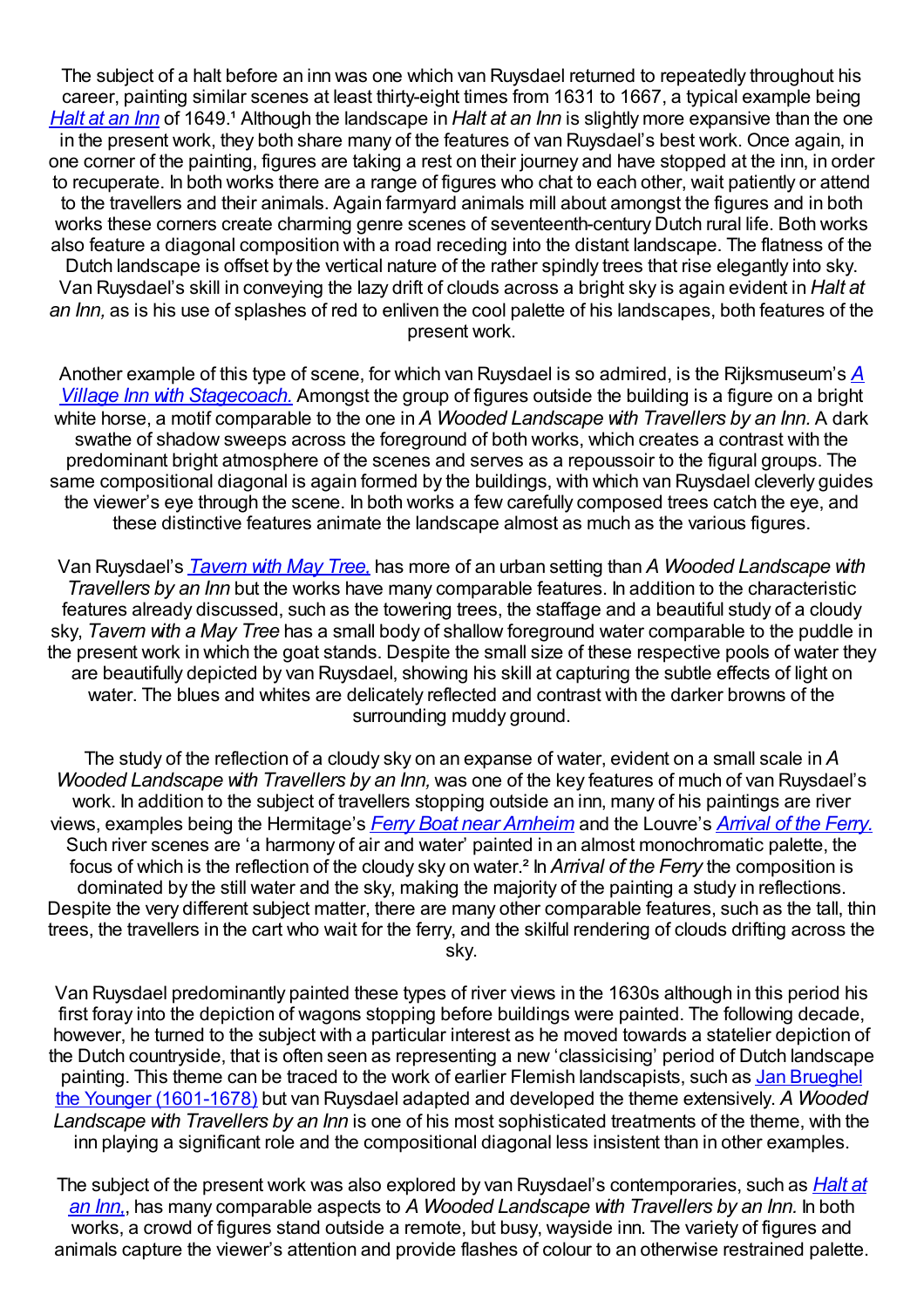Although the compositions have been reversed, a diagonal leads the eye from the foreground grouping across the paintings to where the background landscape opens up. The dark shadow in the foreground is also present in *Halt at an Inn,* and this device was in fact taken by van Ruysdael from de Molijn's work. Other features of de Molijn's painting, such as the tall, thin trees, which balance the flatness of the Dutch landscape, or the significant attention given to the depiction of the sky, are also comparable to *A Wooded Landscape with Travellers by an Inn.*

Van Ruysdael was born to a moderately wealthy cabinetmaker inGooiland. Originally named Salomon de Gooyer, he adopted the name Ruysdael from Castle Ruisdael (or Ruisschendaal) near his father's home town. He moved to Haarlem, joining the Guild of St. Luke in 1623, and quickly established an excellent reputation among that city's artistic community for his unembellished depictions of the surrounding countryside. Although his teacher is unknown, his early works reveal the influence of **Esaias** van de Velde [\(1587-1630\)](Velde-Esaias-van-DesktopDefault.aspx?tabid=45&tabindex=44&artistid=41348) and de Molijn. He was praised for paintings, such as *A Wooded Landscape with Travellers by an Inn,* as early as 1628, when Samuel van Ampzing (1590-1632) described him as 'good at landscapes with small figures in them' in a section on famous Haarlem painters in his town history, *Beschryvinge ende lof der stad Haerlem* ('Description and Praise of the Town of Haarlem'). During the 1630s van Ruysdael started to paint river scenes, and he became, together with de Molijn and Jan vanGoyen, with whom he worked closely, one of the leading exponents of the 'tonal' phase of Dutch landscape painting in Haarlem. This movement brought an unprecedented naturalistic unity to landscapes through diagonal designs, atmospheric effects and a restricted ('monochromatic') palette of earth tones.

As his career progressed van Ruysdael's work became more varied, in terms of techniques, although he restricted himself to a narrow range of subject matter and, particularly after 1640, an easily identifiable style. Many of these changes were in accordance with the classicising developments of Dutch landscape painting in general, under the influence of Dutch Italianates such as Cornelis van Poelenburch (1594-1667) and [Bartholomeus](Poelenburch-Cornelis-van-DesktopDefault.aspx?tabid=45&tabindex=44&artistid=38784) Breenbergh (1598-1657). In part, this was determined by the art market; once an artist had found a successful and popular style, he could repeat compositions and motifs endlessly. Nevertheless, despite the dangers of predictability, van Ruysdael's art always retains a sense of vitality and freshness and by the late 1640s he was one of the most important painters in Haarlem.

Like many Dutch painters, van Ruysdael also had an extra-artistic career; he was mentioned as a merchant in 1651, dealing in blue dye for Haarlem's bleacheries. He was a practicing Mennonite but held several offices in the local painters' Guild. His wife, Maycken Buysse, was buried in St Bavo's Church in Haarlem at Christmas 1660. He too was buried there in 1670. While van Ruysdael seems to have lived his entire life in Haarlem, topographical references in his landscape paintings suggest that he visited many places throughout the Netherlands, including Leiden, Utrecht, Amersfoort, Arnhem, Alkmaar, Rhenen and Dordrecht. In addition to landscapes, numerous river views, and seascapes, which all endeavor to capture the atmospheric conditions of the Dutch countryside, van Ruysdael also painted a few still lifes. His son, Salomon van Ruysdael (c.1629/30-1681), also became a landscape painter and was heavily influenced by his father.

Although there is no documentary evidence, it is very possible that van Ruysdael also taught his nephew Jacob van Ruisdael (1638/9-1682). Certainly van Ruisdael's early work, such as *A Windmill near Fields* (1646; Cleveland Museum of Arts, Ohio) show his uncle's influence. As Seymour Slive says of this work, which van Ruisdael painted at the age of eighteen, 'the mother-of-pearl pink, blue, grey and white of the streaky clouds and late afternoon sky recall effects achieved' by his uncle.<sup>3</sup> However, by the end of van Ruysdael's career it was his work that was being influenced by his nephew, as he included features such as a rocky foreground or a gnarled leafless tree.

Van Ruysdael was a highly accomplished painter and in works such as *A Wooded Landscape with Travellers by an Inn* his paintings came to encompass all that lovers of Dutch art admire - the ease of the subject matter, the scene's naturalistic appearance, and the attention to the effects of light and weather. Indeed, such works had a significant impact on the tradition of landscape painting in Haarlem and in many ways have come to represent the genre itself.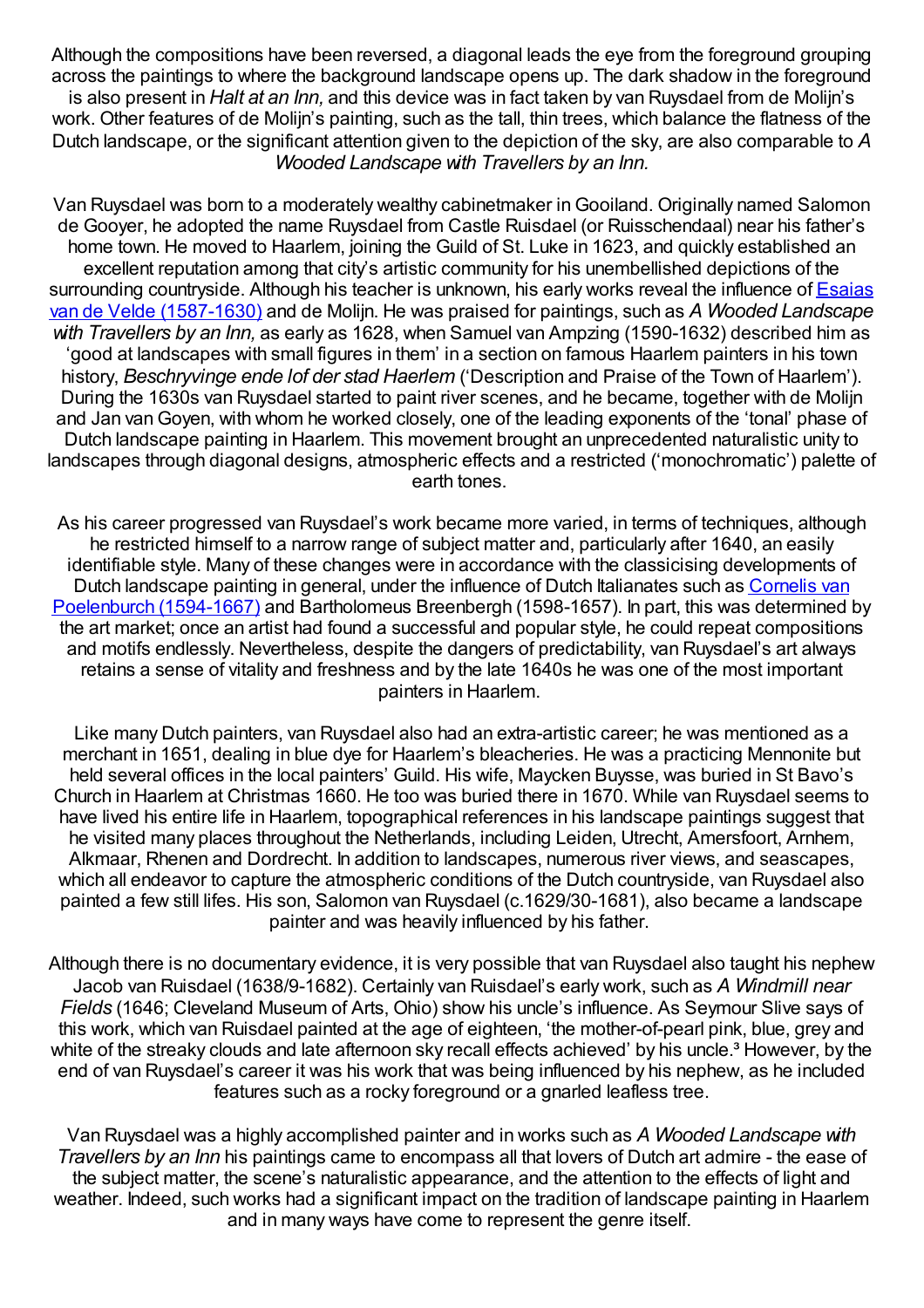¹ Stechow, W., *Salomon van Ruysdael eine Einführung in Seine Kunst mit Kritischem Katalog der Gemälde,* (Berlin, 1938), cat. nos. 145-176.

² Fuchs, R. H., *Dutch Painting,* (Thames and Hudson Ltd., London, 1978), p. 114 ³ Slive, S., *Jacob van Ruisdael: Master of Landscape,* exh. cat., Royal Academy of Arts, London, 2005, p. 40.

#### **Provenance:**

A.C. Wolfson, Esq., Parrock Hill House, Coleman's Hatch, East Sussex, until 1960; with Douwes, Amsterdam, 1960.

#### **Artist description:**

Salomon van Ruysdael was born in Naarden where his father, Jacob Jansz. de Goyer (c. 1560–1616), was a moderately wealthy cabinetmaker. Although Salomon initially used the name 'de Go(o)yer' [of Gooiland], he soon followed the example of his eldest brother and adopted 'Ruysdael' from the castle of Ruijschdaal inGooiland, which may once have been a family possession. Shortly after his father's death, Salomon and another brother, Isaack van Ruysdael (1599–1677), a painter, framemaker and dealer, moved to Haarlem, where Salomon entered the Guild of St Luke in 1623 (as 'Salomon de Gooyer').

Among Salomon's earliest paintings are three winter scenes dated 1627 (e.g. *Frozen Landscape with Skaters*, Vienna, Ksthist. Mus.). The composition of each, with its low horizon and narrow strip of land in the foreground punctuated by small playful figures, recalls the work of Hendrick Avercamp and, particularly, Esaias van de Velde. Other paintings from these years represent the sandy and hilly terrain bordering Haarlem. Many are clearly dependent on Pieter Molyn, a key figure in the rise of realistic Dutch landscape painting who also lived in the town. Van Ruysdael's *Landscape with a Peasant Farmhouse* (1631; Berlin, Gemäldegal.) conforms to a pattern for depicting dunes that Molyn had evolved: a rugged country road stretches obliquely from the right foreground to the left middle distance, while a second diagonal formed by the trees moves in a contrapuntal direction from the upper right of the painting. The illusion of space is further heightened by a darkened area in the left foreground, which contrasts with the intensely lit road. Van Ruysdael's palette of greens and browns also suggests the influence of Molyn. Van Ruysdael quickly gained a reputation among his contemporaries in Haarlem for his direct unembellished interpretations of the surrounding countryside, and in 1628 Samuel van Ampzing included van Ruysdael in his town history (*Beschryvinge ende lof der stad Haerlem in Holland* ['Description and praise of the town of Haarlem in Holland']), in a section dealing with famous Haarlem painters; he referred to him and Gerrit Claesz. Bleker ( fl 1625–56) as 'good at landscapes with small figures in them'.

During the early 1630s van Ruysdael began to paint river scenes, probably in emulation of Esaias van de Velde, but also in close parallel with van Goyen, who simultaneously began to develop the same theme in a similar way. The painters must have been in close personal contact, and in 1634 vanGoyen was fined three guilders by the Haarlem guild for painting without permission in the house of Salomon's brother Isaack. Painting during this decade in Haarlem is known as the 'tonal phase' since it is generally characterized by an extreme restraint, with colour restricted to striations of greys, greens, yellows, browns and blues. An early example of van Ruysdael's work in this rather severe style is his *River Bank with Old Trees* (1633; The Hague, Mauritshuis), in which he confined himself to a near monochromatic palette of blue-grey tones. Also typical is the composition: instead of arranging the elements parallel to the picture plane, a space-creating diagonal consisting of the bank and distant sailing vessels and trees was employed. The draining of colour has a unifying effect, as does the mirroring of the trees and boats on the ruffled surface of the water. However, this economy of pictorial means could not last indefinitely, and by the late 1630s he had begun to use purer and more varied hues.

These changes in van Ruysdael's art became more absolute after 1640, and he moved further away from the example of van Goyen. He reduced the number of trees in his compositions to one central cluster; his colours became more varied and bright; a new emphasis was given to the clouds, and in place of the familiar wedge-shaped river views, broader expanses of water began to appear. He also began to depict other types of landscapes, for example halts before inns. This transformation in his art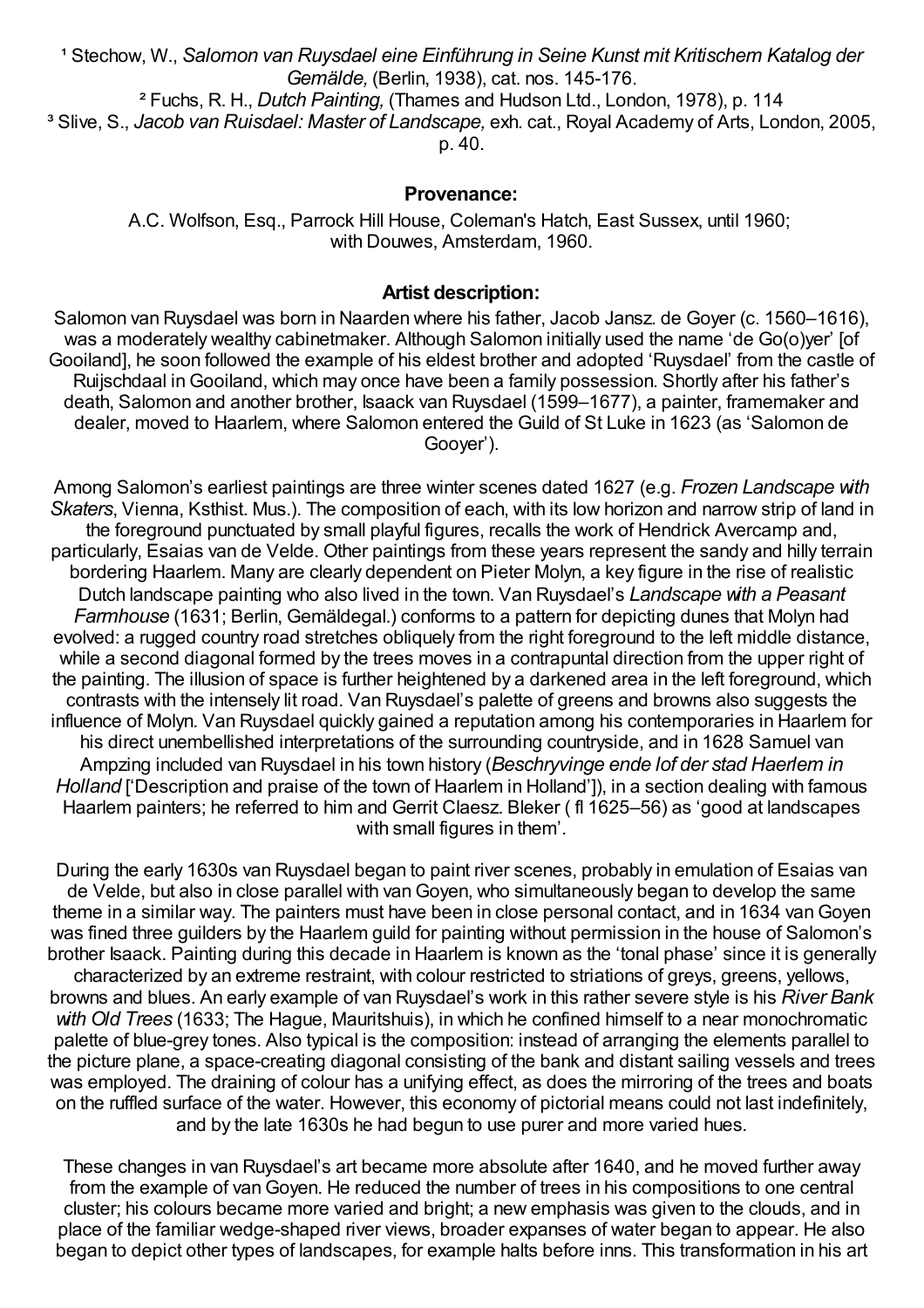can be seen as part of a wider movement in landscape painting from tonality towards a 'classicizing' of the subject. The impulse to paint the more mundane features of the Dutch environment in a relatively uncomplicated manner was supplanted by a desire to imbue the landscape with a new sense of grandeur and refinement, perhaps under the influence of such early Dutch Italianates as Cornelis van Poelenburgh and Bartholomeus Breenbergh.

This tendency towards a greater stateliness can be observed in River Bank near Liesvelt (1642; Munich, Alte Pin.). While the painting still features a diagonally projecting mass of land to the right, its severity is offset by a group of tall slender trees and strong horizontals and verticals created through the boats and fishing nets on the left. The same is true of the use of colour. An overall yellow-brown tonality is enlivened with more intense values and splashes of local colour. A painting from the end of this decade, *River Landscape with Ferry* (1649; London, N.G.), shows van Ruysdael's progression from his earlier style at a more advanced stage. Here he adopted the river views with ferries by Jan Breughel the elder and Esaias van de Velde but brought greater dramatic interest to the subject with his highly animated figural groups that crowd the small vessels. Van Ruysdael was also concerned with the introduction of compositional variation and achieved it by the zigzag rhythms of the river banks that gently recede towards the church and village, and, to the left, in the diagonal of the three sketchily indicated sailing boats. The work also features a greater definition of form and an even stronger colouristic sense, especially evident in the warm glowing reds of the mounted figures in the ferry.

After 1640 van Ruysdael also began to paint what are often categorized as 'marines'; however, in van Ruysdael's case, this term is inappropriate as he preferred calm inland stretches of water to stormy seas. Works from the 1640s that feature large expanses of river and lake (e.g. *Laying the Ne*t, Frankfurt am Main, Städel. Kstinst. & Städt. Gal.) are indebted to vanGoyen, but van Ruysdael introduced subtle variations of colour into the predominant grey tonality. Paint is applied quite thickly and with great haste in some passages, especially in the sky. A successful recurrent motif is the graceful line of sailing boats, which almost imperceptibly diminish in size towards the horizon. Ruysdael also painted related scenes of water and shipping in an upright format, thus giving them greater structure and presence. *Sailing Boats on an Inland Sea* (c. 1650; Rotterdam, Mus. Boymans–van Beuningen) is a particularly striking example; a broad sweep of water extends perpendicularly from the picture plane, creating the illusion that the viewer is actually on the water, observing the scene from a nearby craft.

In 1647 and again in 1669 van Ruysdael was named an officer of the Guild of St Luke and in 1648 a deacon. Like many of his contemporaries, he did not earn his living exclusively from painting, and in 1651 he was recorded as a merchant dealing in blue dye for Haarlem's famous bleacheries. Around 1650 van Ruysdael returned to the subject of the winter landscape. His *Viewof Dordrech*t (1653; Zurich, Ksthaus) recalls the winter scenes painted in the 1640s by van Goyen and Isaack van Ostade. Across the wide frozen Maas, peopled by tiny skating figures, horsedrawn sledges and a tent in the left foreground, the prominent tower of the Groote Kerk looms large. Through his concentration on the sky with its large cumulus clouds reflected on to the ice below, he powerfully evoked the crisp atmospheric conditions of a fine winter's day.

Ruysdael also painted a limited number of still-lifes. Seven such signed and dated works were executed between 1659 and 1662; these invariably show hunting equipment together with game (e.g. *Hunter's Bag with Dead Birds*, 1662; The Hague, Mus. Bredius), and the elements are usually arranged on a stone plinth against a muted grey background and are clearly inspired by similar compositions executed by Willem van Aelst and the Hague painter Cornelis Lelienbergh (c. 1626–after 1676). Another popular motif of van Ruysdael's was that of horsemen and carriages congregating before an inn. (It appears with slight variations in over 30 works from the mid-1630s to the last decade of his life.) One of the largest and finest examples is *The Halt* (1661; Dublin, N.G.), in which three clusters of trees and a towering tavern are silhouetted against a bright windswept sky which fills almost two-thirds of the canvas. Although the composition is still controlled by a gently sloping diagonal that moves from the tree-tops in the right foreground to the low horizon on the left, the use of brilliant colour and the stressing of such details as the trees are characteristic of van Ruysdael's later phase. Some of van Ruysdael's last works, for example *Landscape with the Journey to Emmaus* (1668; Rotterdam, Mus. Boymans– van Beuningen), clearly reveal the impact of his nephew Jacob van Ruisdael: a gnarled leafless tree and rocky area in the foreground, divided by a running brook from a lush green panorama with a castle